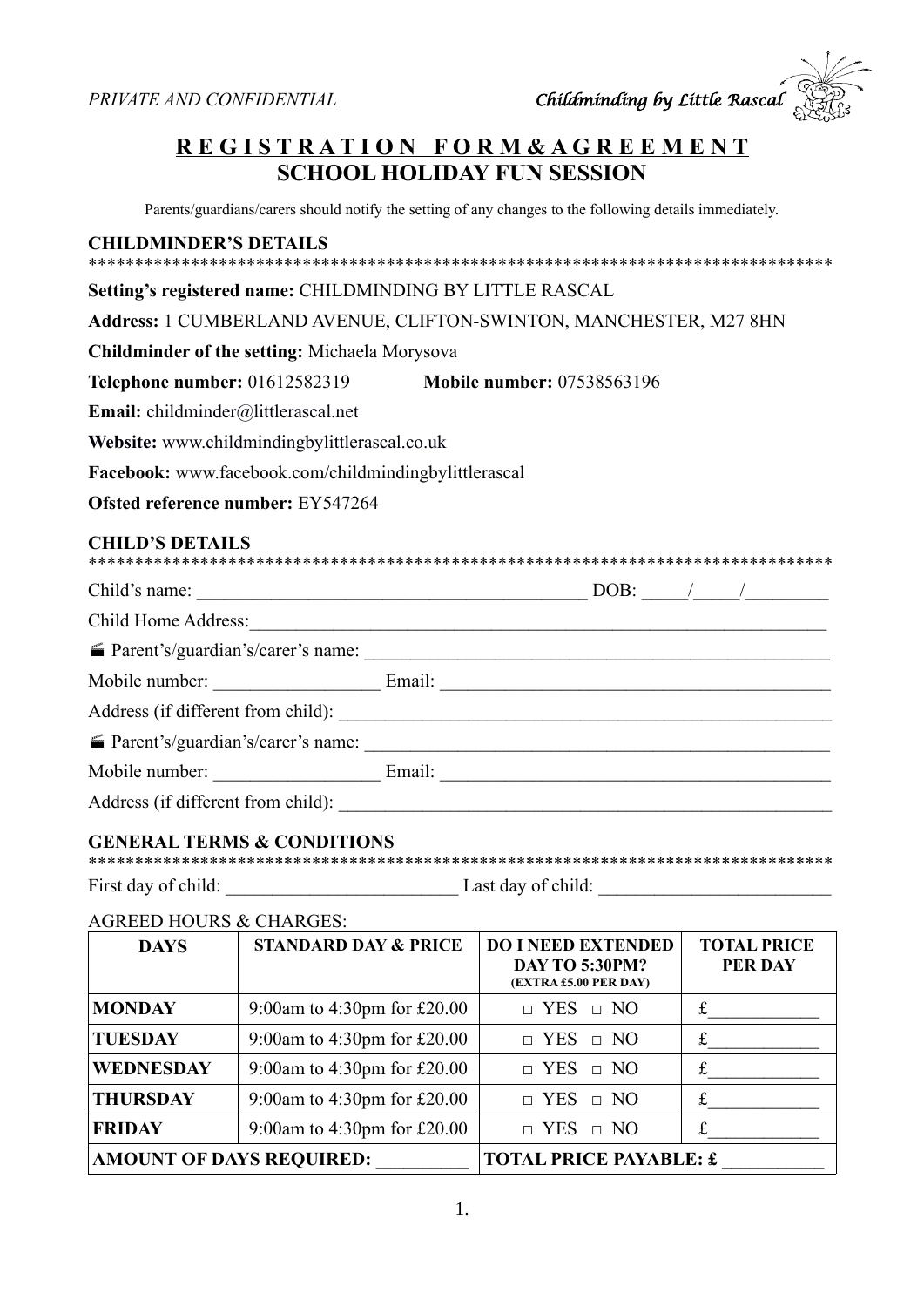#### **INVOICE DELIVERY AND PAYMENT METHOD**

My invoice to be sent by email to the address:

Setting fees are always payable in advance before sessions booked.

Name of Bank: Lloyds Bank Bank Account Name: Childminding by Little Rascal Sort Code: 77-19-01 Account Number: 68942868 Payment reference: Child's Initials & DOB (example: SM03092013)

#### **BOTH PARTIES AGREE WITH T&Cs:**

•Packed lunch, snacks and drinks are required.

•Please label all clothing and items being brought to the setting.

•Suitable clothing for indoor and outdoor activities is required. We suggest packing spare clothes that you don't mind getting messy due to our outdoor play, art  $&$  craft activities.

•Please inform us of any medical or contact details that have changed since you last attended.

•When your Registration Form is accepted you must make a bank transfer of £50.00 deposit to secure and reserve a place for your child. A place is not reserved until deposit has been received and cleared to the childminder's account. This deposit is nonrefundable if you cancel the child's placement less than 14 days from the date your child is meant to start.

•The rest of the amount to pay is required to be paid a one week before the date your child is meant to start.

•Sessions that are not attended are still charged.

•If you collect your child later than agreed time; there is a charge of £8 per 15 minutes for collections made after session booked. Children will not be accepted into the setting unless payment for late collection has been received.

• Any outstanding payment will be transferred to our Debt Collecting Agency. Charges will be added to the overdue amount plus costs incurred by us. We will proceed with legal action to recover payment owed.

•Parents will supply information regarding personal matters that may affect a child's behaviour so that childminder can appropriately care for the child.

•If a child's behaviour is or becomes such that the safety and well-being of other children in the setting are threatened, the setting may terminate the agreement without notice.

•In case of emergency parents understand that attempts will be made to contact me or my emergency contact as stated on Registration Form.

•The following procedure will be followed if parent/carer fail to collect their child about 15min later than agreed time:

1. Childminder will attempt to call the home/mobile numbers listed on the registration form.

- 2. The emergency contact will be called.
- 3. The child will wait with the childminder until 6:00pm.
- 4. A notice informing the parent/carer that the child is in the building will be displayed on
- 5. Further attempts will be made to contact the parent/guardian/emergency contact.

6. In the event that contact is not realized, Social Services will be contacted and given a copy of the child's registration form. •THIS REGISTRATION FORM & AGREEMENT END WITH THE LAST DAY OF ATTENDANCE OF YOUR CHILD.

#### $\Box$  I have read and understood this Registration Form and I am aware of all information provided.

| 1st Parent's/carer's signature: | Date: |
|---------------------------------|-------|
| 2nd Parent's/carer's signature: | Date: |
| Childminding signature:         | Date: |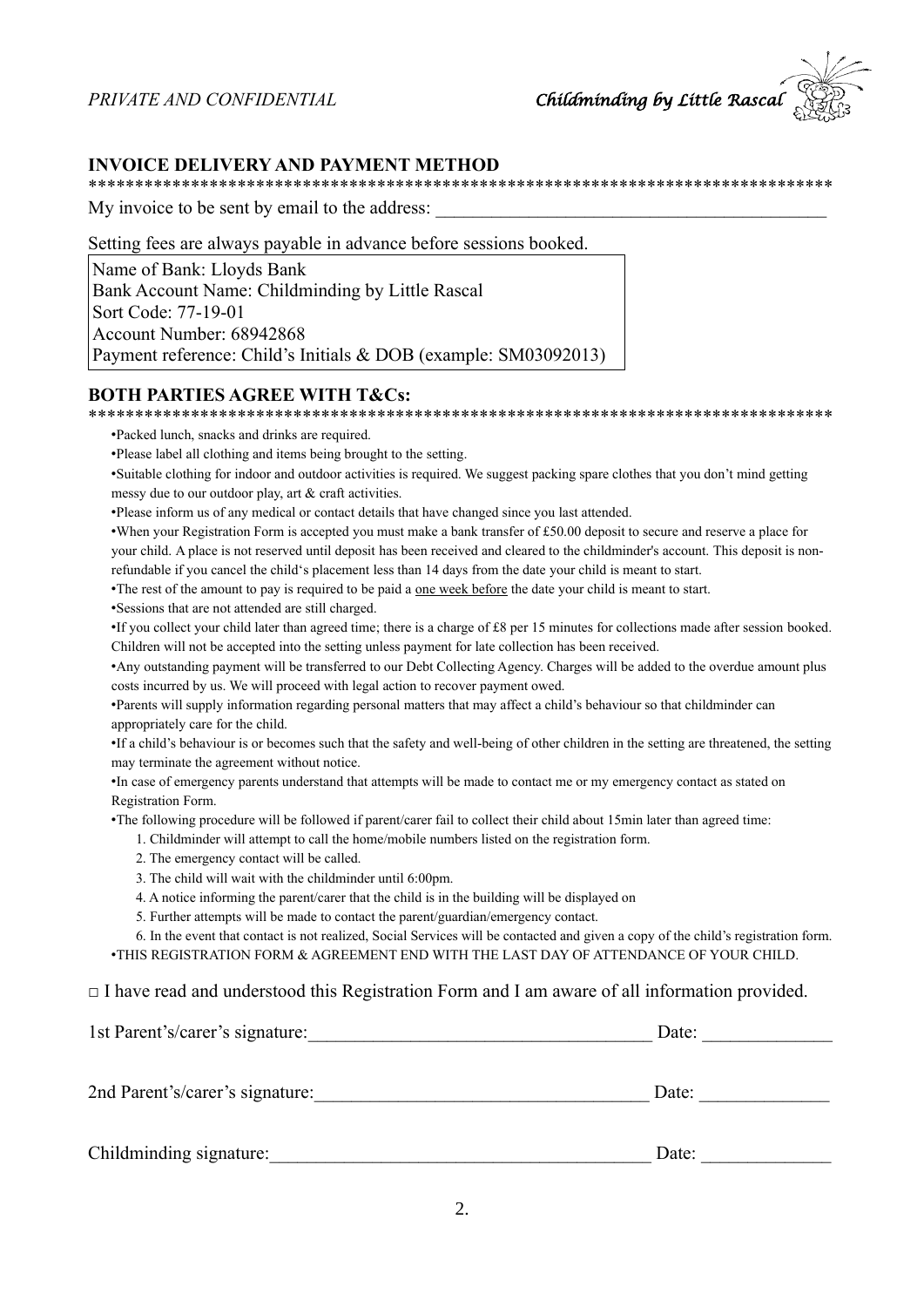

# **C H I L D R E C O R D F O R M**

| Child's name:                                                                    | DOB:                                                                                                                                                                                                                                           |
|----------------------------------------------------------------------------------|------------------------------------------------------------------------------------------------------------------------------------------------------------------------------------------------------------------------------------------------|
| Home address:                                                                    |                                                                                                                                                                                                                                                |
|                                                                                  |                                                                                                                                                                                                                                                |
|                                                                                  | <b>Collection Arrangements</b> – other than parents who is authorised to collect your child<br>(password must be known to the person if collecting the child due to security matters)                                                          |
|                                                                                  |                                                                                                                                                                                                                                                |
|                                                                                  |                                                                                                                                                                                                                                                |
| Password:                                                                        |                                                                                                                                                                                                                                                |
|                                                                                  | Authorised person collecting your child have given permission to shared and kept their details with the setting? $\Box$ YES $\Box$ NO<br>They will also need to bring photo ID. Any person collecting your child must be over 16 years of age. |
| <b>Emergency contacts</b> (to be contacted after the parents in the order below) |                                                                                                                                                                                                                                                |
|                                                                                  |                                                                                                                                                                                                                                                |
| Relationship to the child:                                                       | Child's emergency contacts have given permission to shared and kept their details with the setting? $\Box$ YES $\Box$ NO                                                                                                                       |
|                                                                                  |                                                                                                                                                                                                                                                |
| Relationship to the child:                                                       |                                                                                                                                                                                                                                                |
|                                                                                  | Child's emergency contacts have given permission to shared and kept their details with the setting? $\Box$ YES $\Box$ NO                                                                                                                       |
| <b>Medical information</b>                                                       |                                                                                                                                                                                                                                                |
|                                                                                  |                                                                                                                                                                                                                                                |
|                                                                                  | the control of the control of the control of the control of the control of                                                                                                                                                                     |
| Special Diet/Allergies:                                                          |                                                                                                                                                                                                                                                |
| Health problems/ Childhood illnesses we should be aware of:                      |                                                                                                                                                                                                                                                |
| Long term medication: Yes $\Box$ No $\Box$                                       |                                                                                                                                                                                                                                                |
| If yes, give details:                                                            |                                                                                                                                                                                                                                                |
|                                                                                  | Anything else the childminder should know about your child e.g. likes, dislikes, fears, comfort items, habits etc.                                                                                                                             |
|                                                                                  |                                                                                                                                                                                                                                                |
| 1st Parent's/carer's signature:                                                  | Date:                                                                                                                                                                                                                                          |